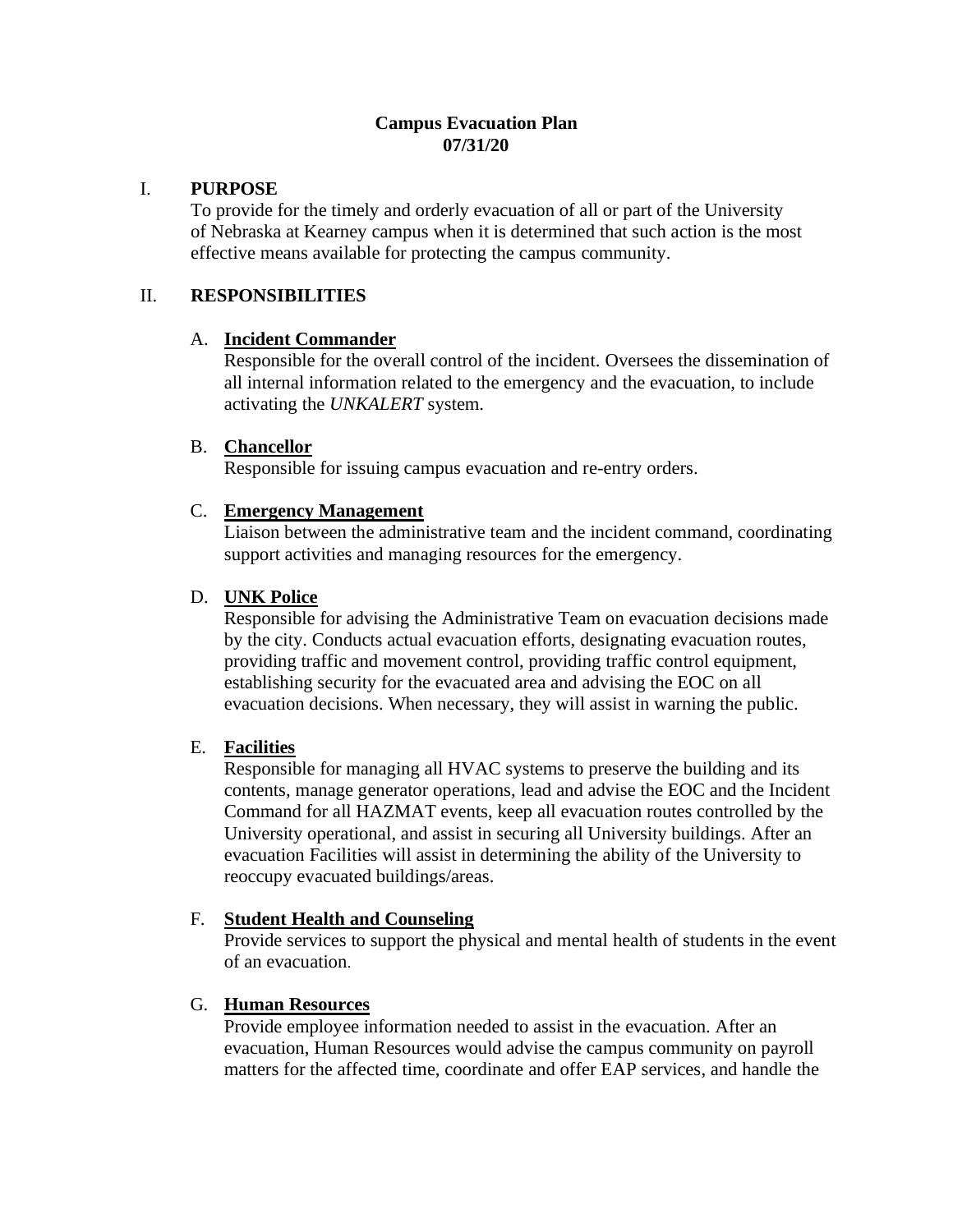need for any altered work schedules for the future or recruitment to replace any employees.

## H. **Residence Life**

Responsible for communicating evacuation plans to all residents and evacuating occupants of residence halls.

## I. **Communications and Marketing**

Responsible for development, distribution and monitoring of all external communication related to the emergency and evacuation.

### J. **Information Technology Services**

Responsible for maintaining network and application services, including those hosted in Lincoln/Omaha, email and other communication tools, and the campus web site. The departmental Disaster Recovery/Business Continuity Plan may be initiated to establish alternate sites for services if necessary. Provide internet connectivity for Incident Command and EOC or assist in providing Internet connectivity and communication if either group is located off-campus. If necessary, secure and shut down network and application services. Responsible for setting up and maintaining telecommunication services for the IC and the EOCs. Facilitate voice communication services at alternate locations as required by the business continuity plans of the affected areas.

### K. **Academic Affairs**

Provide information on sensitive functions or areas of campus that may need special response considerations such as animal labs or radioactive/hazmat materials and advice on academic COOP matters.

### L. **Student Affairs**

Coordinate all student response efforts.

### M. **Disability Services for Students**

Coordinate and execute preplanning for emergency situations with students registered with a disability.

### N. **Business Services**

Responsible for establishing or coordinating contracts needed to assist in the evacuation process. Coordinate food service efforts. Complete insurance reviews.

### O. **Child Development Center**

Responsible for evacuating the children from the building utilizing non-motorized devises.

## P. **UNMC**

Inform UNMC personnel and students, account for employees and students at both on campus and off campus work sites.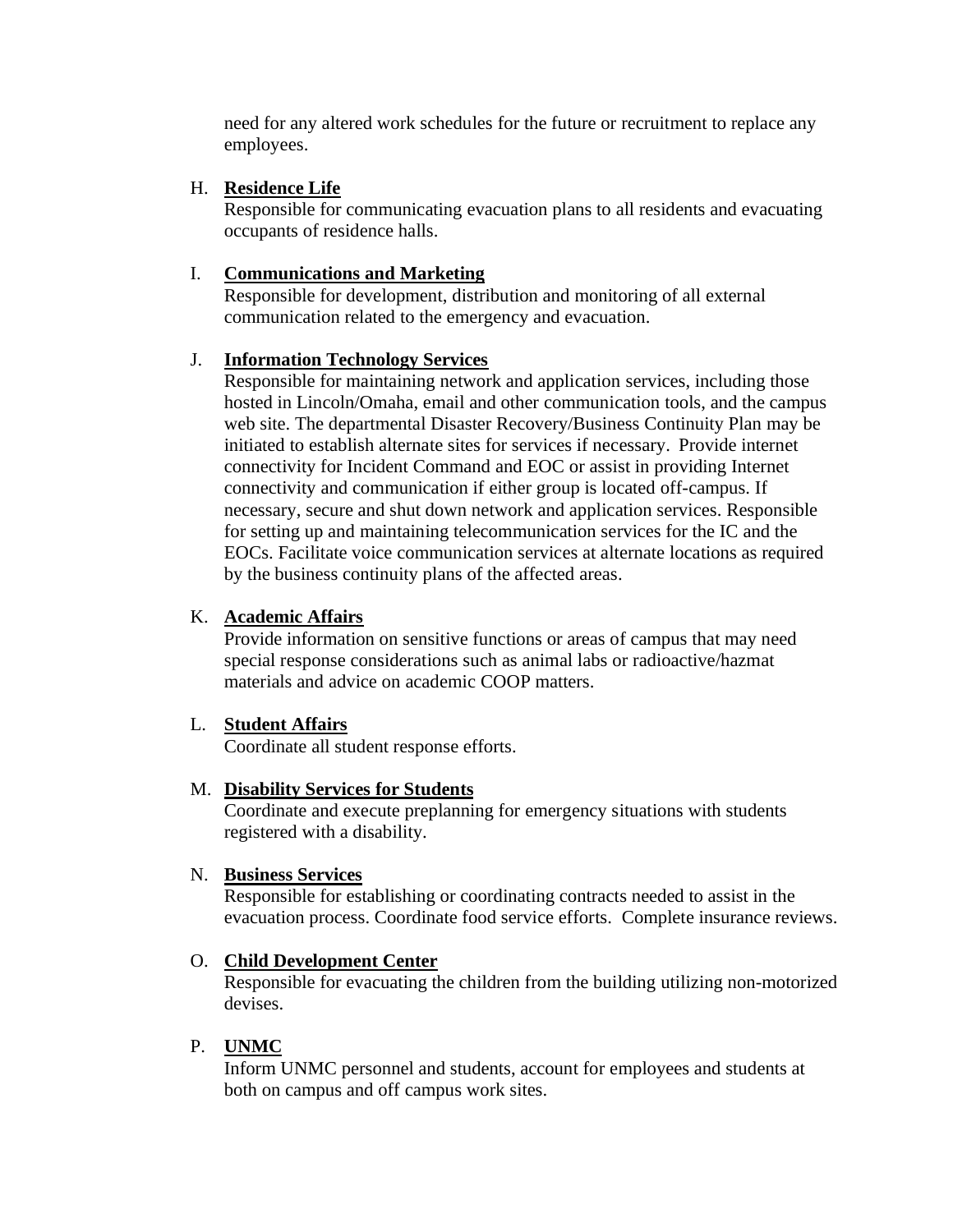# Q. **Buffalo County Emergency Manager**

Responsible for communicating to the UNK Emergency Manager and coordinating support activities, resource management and evacuation decisions for the city.

## R. **Volunteer organizations**

Responsible for coordinating mass care activities including registration, lodging and feeding evacuated individuals. This effort will be supported by the Red Cross, Salvation Army, and other service organizations.

# III. **CONCEPT OF OPERATIONS**

# A. **Direction and Control**

Overall, direction and control of the incident and any ensuing evacuation will be the responsibility of the Incident Commander. The Emergency Manager will coordinate evacuation support activities.

# B. **Evacuation Order**

The overall responsibility for issuing evacuation orders rests with the Chancellor, his or her designee or by the direction of the city of Kearney. When there is an immediate need to protect lives and provide for public safety, the Incident Commander can make the decision to evacuate. Individual responsibility should be taken by all faculty, staff, students and guests to ensure for their own safety.

# C. **Evacuation Decision Considerations**

Evacuation may be only one of several protective action alternatives. Care must be exercised by decision-makers to ensure that a directed evacuation will not place the affected population into a more dangerous situation than posed by the primary hazard. When ordering an evacuation, the following considerations should be addressed:

- 1. Weather conditions;
- 2. Evacuation routes, their capacities and susceptibilities to hazards;
- 3. The availability and readiness of shelters for evacuees;
- 4. Modes of transportation for evacuees and for those unable to provide their own;
- 5. In the event of a hazardous material incident, the choice needs to be made between evacuation and in-place shelter. The decision should be based on the speed and density of the plume and the chemical substance involved.

# D. **Evacuation Area Definition**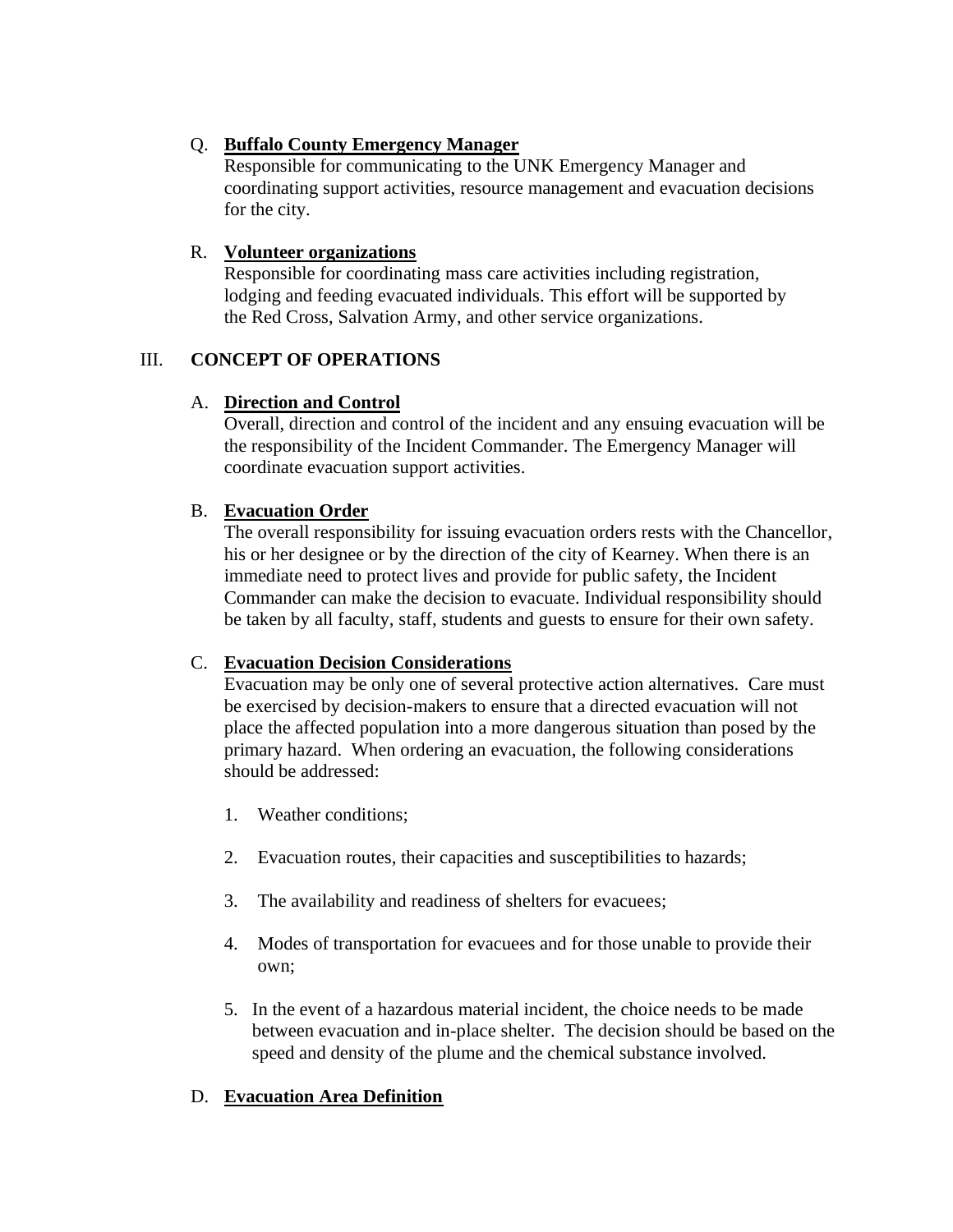The area to be evacuated will be determined by those officials recommending or ordering the evacuation based on the advice of appropriate advisory agencies.

### E. **Public Notification**

Persons to be evacuated should be given as much warning time as possible.

## **1. Pre-evacuation Warning**

On slow moving events, pre-evacuation notice should be given to affected residents if it appears that hazardous conditions may warrant such action. Consideration should be given to early precautionary evacuation of large events.

## 2. **Evacuation Warning**

All warning modes will be utilized to direct the affected population to evacuate campus. This will include use of the UNKAlert system to notify individuals by phone, e-mail and text message. The University will also post information on the University Web and social media pages. Wherever possible, the University building evacuation plans will be implemented and work area reps and floor monitors will walk through buildings notifying occupants. Persons who refuse to follow evacuation instructions will be left alone. The Buildings Emergency Coordinator will relay this information along with information related to individuals needing assistance to evacuate to the EOC. UNK Police, time permitting, will make further efforts to persuade them to evacuate.

## 3. **Emergency Public Information**

The Office of Communication and Marketing will ensure that emergency and evacuation information is disseminated to the media on a timely basis. Instructions to the public such as traffic routes to be followed, location of shelters, and situation updates will be issued as that information becomes available.

## F. **Movement**

It is anticipated that the primary evacuation mode will be in private vehicles. Coordination of the evacuation efforts will be conducted by UNK Police along with other law enforcement agencies.

- 1. Evacuation routes will be selected by law enforcement officials at the time of the evacuation decision. Movement instructions will be part of the warning and subsequent public information releases.
- 2 If at all possible, two-way traffic will be maintained on all evacuation routes to allow continued access for emergency vehicles. Specific traffic control points will be determined at the time based on anticipated traffic volume and identifiable problem areas.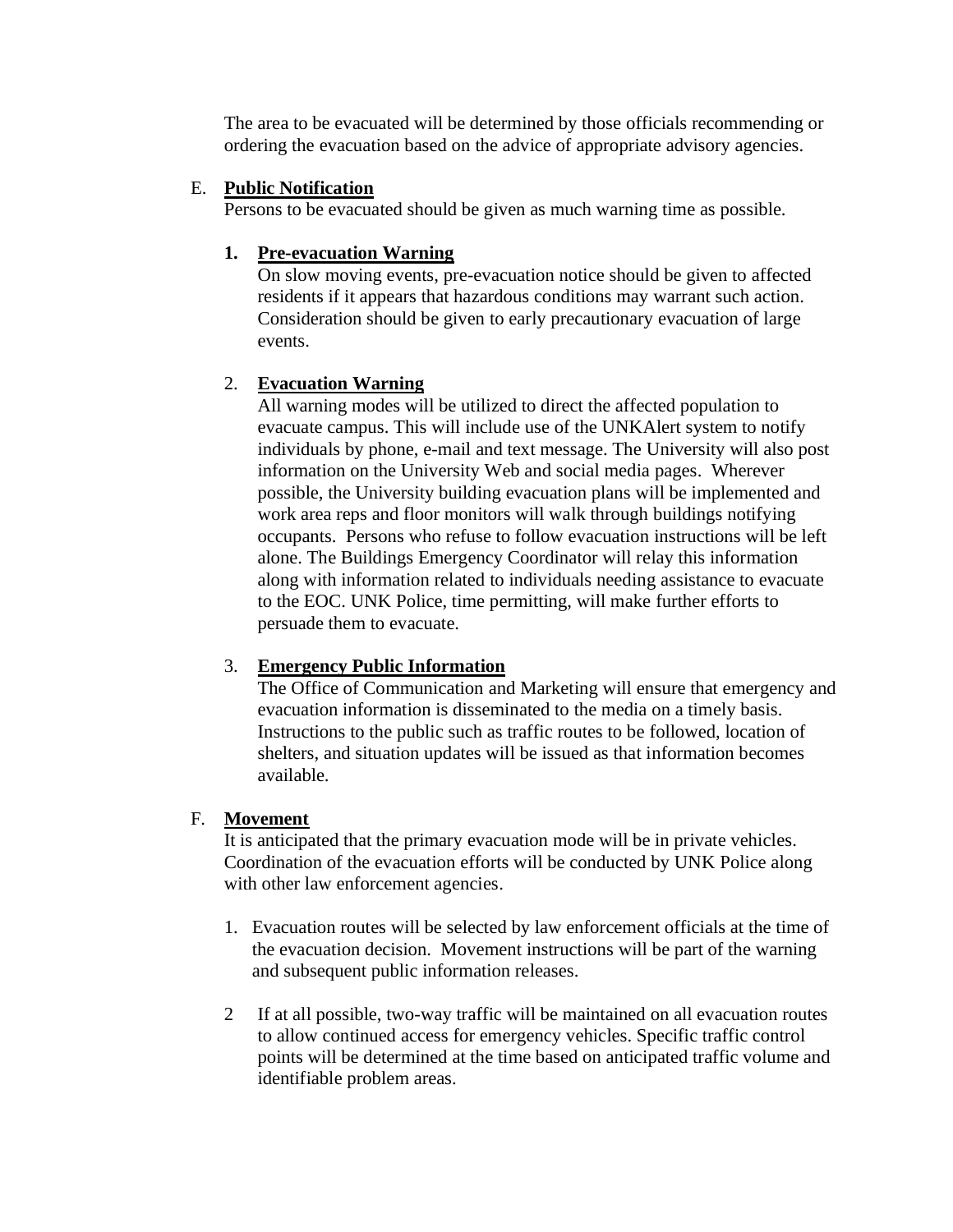- 3 Law Enforcement and Buffalo County Communications will coordinate use of wrecker services needed to clear disabled vehicles.
- 4 Traffic control devices such as signs and barricades will be used as needed.

## G. **Transportation**

The Incident Commander will determine the need for special transportation and Emergency Management will coordinate the use of transportation resources to support the evacuation. The University Child Development Center will take priority when assessing transportation needs.

# **1. Assembly Area**

Convenient centralized locations in the evacuation area will be identified as assembly areas by the Incident Commander. These locations will be announced in evacuation instructions.

# 2. **Special Needs Transportation**

There could be cases where elderly, infirm or handicapped persons in the evacuation area will not be able to get to the assembly point or would need a special type of transportation. Emergency Management will make provisions for vehicles to transport these individuals. The public will be instructed how to notify EOC of any special transportation problems.

## 4. **Transportation Resources**

University vehicles will be used to their full availability. When additional resources are required, the Emergency Manager will contact the Buffalo County Emergency Manager for assistance.

## H. **Mass Care of Evacuees**

Mass care of evacuees will be request through the American Red Cross

# K. **Access Control**

During times of evacuation University buildings will be locked. In certain situations determined by the Incident Commander, buildings may be pinned so that only authorized emergency personnel have access. A perimeter and access pass system could be established and enforced by UNK Police.

# L. **Re-entry**

Reoccupation of an evacuated area requires the same considerations, coordination and control of the items undertaken in the original evacuation. The re-entry order will be made by the Chancellor after the threat has passed and the evacuated area has been inspected by all necessary safety personnel. Some specific re-entry considerations are:

1. Ensure that the threat which caused evacuation is over.